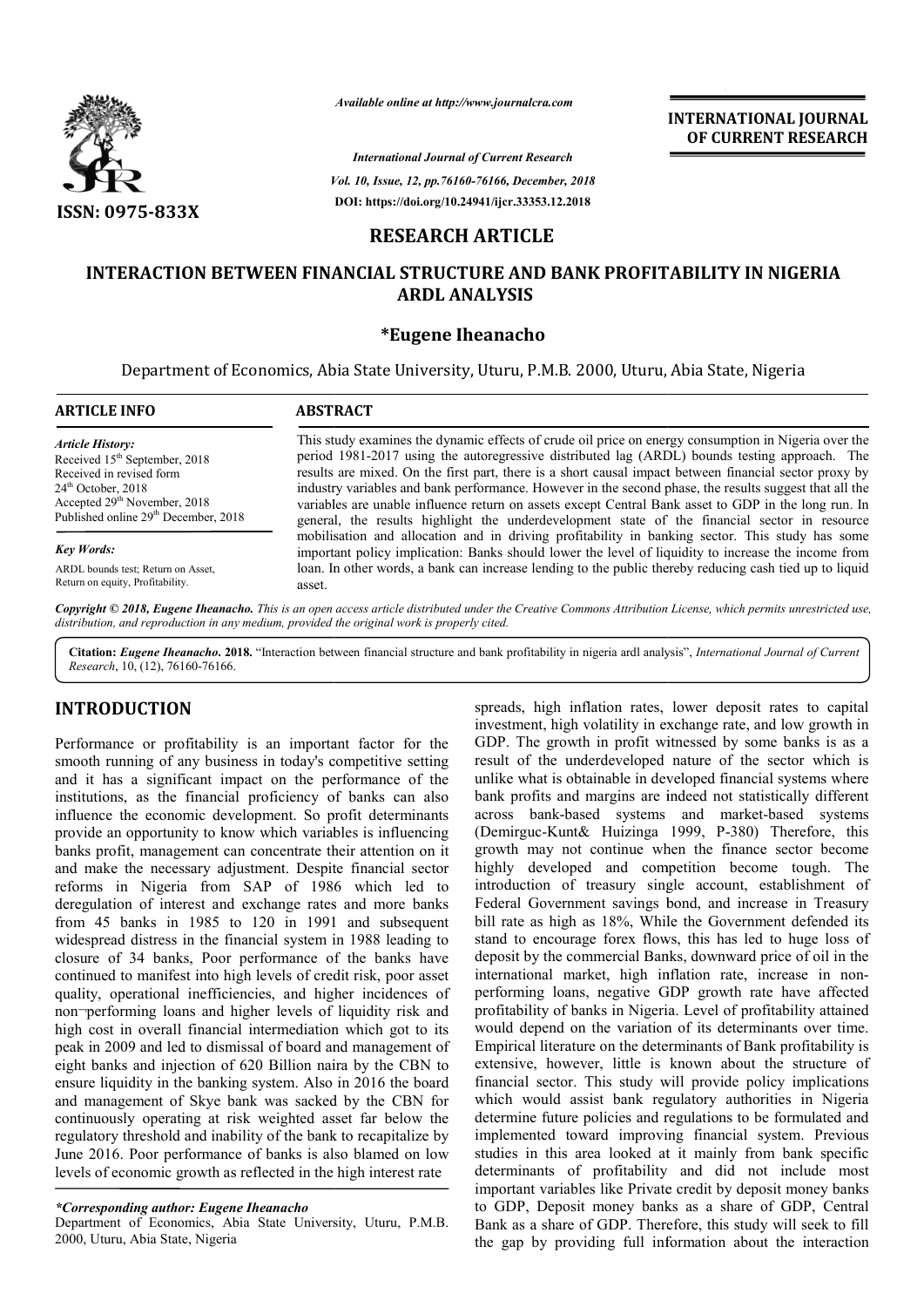between financial structure and bank profitability in nigeria. Ardl analysisby examining the untouched ones, and replicating the existing ones in the Nigerian context during the post consolidation period of 2005 to 2016.The remainder of this study is structured as follows: section 2 provides a review of existing empirical literature. Section 3 presents the data and methodology of the study. Section 4 presents and discusses the empirical results. Finally, section 5 offers some concluding remarks on the findings.

## **Literature Review**

Literature Review Literature Review Early studies on bank profitability were provided by Bourke (1989). Then, in order to identify the determinants of bank performance, numerous empirical studies were held. In recent literature, the determinant of bank profitability is defined as a function of internal and external determinants. Internal determinants are related to bank management and termed micro or bank specific determinants of profitability Akgeyik, Güngör, &Usen, (2007The external determinants are reflecting economic and legal environment that affects the operation and performance of banks. According to the nature and purpose of each study, different variables could be used. Among the internal determinants, there are bank specific financial ratios representing capital adequacy, cost efficiency, liquidity, asset quality, and size. Economic growth, inflation, market interest rates and ownership are external determinants that affect bank profitability. In literature, some empirical studies on the bank profitability have focused on a specific country, while others have concentrated on a panel of countries. also strand of literature focused on bank specific variables or macroeconomic determinants of bank performance. For example, the studies aimed at explaining bank profitability includeAlmazari (2012), Alkhatib and Harsheh (2012), Makkar and Singh (2013), Poposka and Trpkoski (2013), Dawood (2014), Gharaibeh (2015), Lelissa (2014),Merin (2016), Shuremo (2016), Owoputi, Kayode, and Adeyefa (2014), Almazari (2012) attempted to measure the financial performance of the Jordanian Arab commercial bank for the period 2000-2009. The results indicated that the financial performance of Arab Bank was relatively steady and reflected minimal volatility in the return on equity. Net profit margin and total asset turnover exhibited I relative stability for the period from 2001 to 2009.The equity multiplier also revealed I stability for the period from 2001-2005 and the ratios declined from 2006-2009 I which indicated that the Arab bank had less financial leverage in the recent years, which means the bank relied less on debt to finance its assets.

Alkhatib and Harsheh (2012) empirically examined the financial performance of five Palestinian commercial banks listed on Palestine securities exchange. Financial performance was measured by using three indicators; Internal-based performance measured by Return on Assets, Market-based performance measured by Tobin's Q model (Price/ Book value of Equity) and Economic-based performance measured by Economic Value added. The study used the correlation and multiple regression analysis of annual time series data from 2005-2010 to capture the impact of bank size, credit risk, operational efficiency and asset management on financial performance measured by the three indicators, and to create a good-fit regression model to predict the future financial performance of these banks. The study rejected the hypothesis claiming the existence of statistically insignificant impact of bank size, credit risk, operational efficiency and asset management on financial performance of Palestinian commercial banks. Makkar and Singh (2013) carried out a comparative analysis of the financial performance of Indian commercial banks considering a sample of 37 banks (22 public sector banks and 15 private sector banks) for the period from 2006 to 2011. Using t-test, the results revealed significant difference in the capital adequacy, asset quality and earning capacity of public and private sector banks in India. On the other hand they found no significant difference in the management, liquidity position and sensitivity to market risk of the two different banking groups. Thus it was concluded that on an average, there was no statistically significant difference in the financial performance of the public and private sector banks in India. Dawood (2014) studied factors impacting on profitability of banks in Pakistan using the ordinary least square (OLS) method to look into the impact of cost efficiency, liquidity, capital adequacy, deposits and size of the bank on the profitability (ROA) of the commercial banks, The empirical findings of the study is that cost efficiency, liquidity and capital adequacy are those variables in the check of management that decide the profitability of commercial banks operating in Pakistan. Other variables like deposits and size of the bank did not demonstrate any impact on profitability. Poposka and Trpkoski (2013) in their study on Secondary Model for Bank Profitability Management - Test on the Case of Macedonian Banking Sector found capital adequacy ratio, capital and reserves total assets, highly liquid assets/total assets, I non-performing loans/total loans, net-interest income gross income and personnel I costs/non-interest expenses as statistically significant parameters for ROA and ROE. On the other hand, the independent variable GDP growth rate, loans to population gross loans and business loans gross loans were statistically insignificant for ROA and ROE.

Menicucci and Paolucci (2016) examined factors affecting bank profitability in Europe. A regression analysis was done on an unbalanced panel dataset related to 28 European banks over the period of 2006-2015. Regression results show that capital ratio and size have positive impacts on bank profitability in Europe; while higher asset quality results in lower profitability levels. Findings also suggest that banks with higher deposit ratio tend to be more profitable. Also a study by Nahang and Araghi (2013), examined the internal factors affecting the profitability of city banks during the years 2002-2009.Internal factors affecting the profitability of banks, including; deposit amount, the payment facilities, credit risk management, cost management and the amount of liquidity. The results showed that there is a direct relationship between the profitability of the banks with the credit risk management and cost management, and the amount of deposits, loan payments, and the amount of liquidity. Gharaibeh (2015) on Empirical Evidence of the Determinants of Commercial Banks Profitability in Bahrain, his findings reveal that capital adequacy ratio, the global financial crisis of 2008, capital strength, interest rate, debt ratio, and type of the bank are the main determinants of commercial banks profitability measured by ROE. The study found that ROA as a proxy of profitability is inferior to ROE. Lelissa (2014) on the Determinants of Ethiopian Commercial Banks Performance, finds that bank's capital and liquidity status are not significant to affect the performance of banks, bank size and macro-economic variables such real GDP growth rates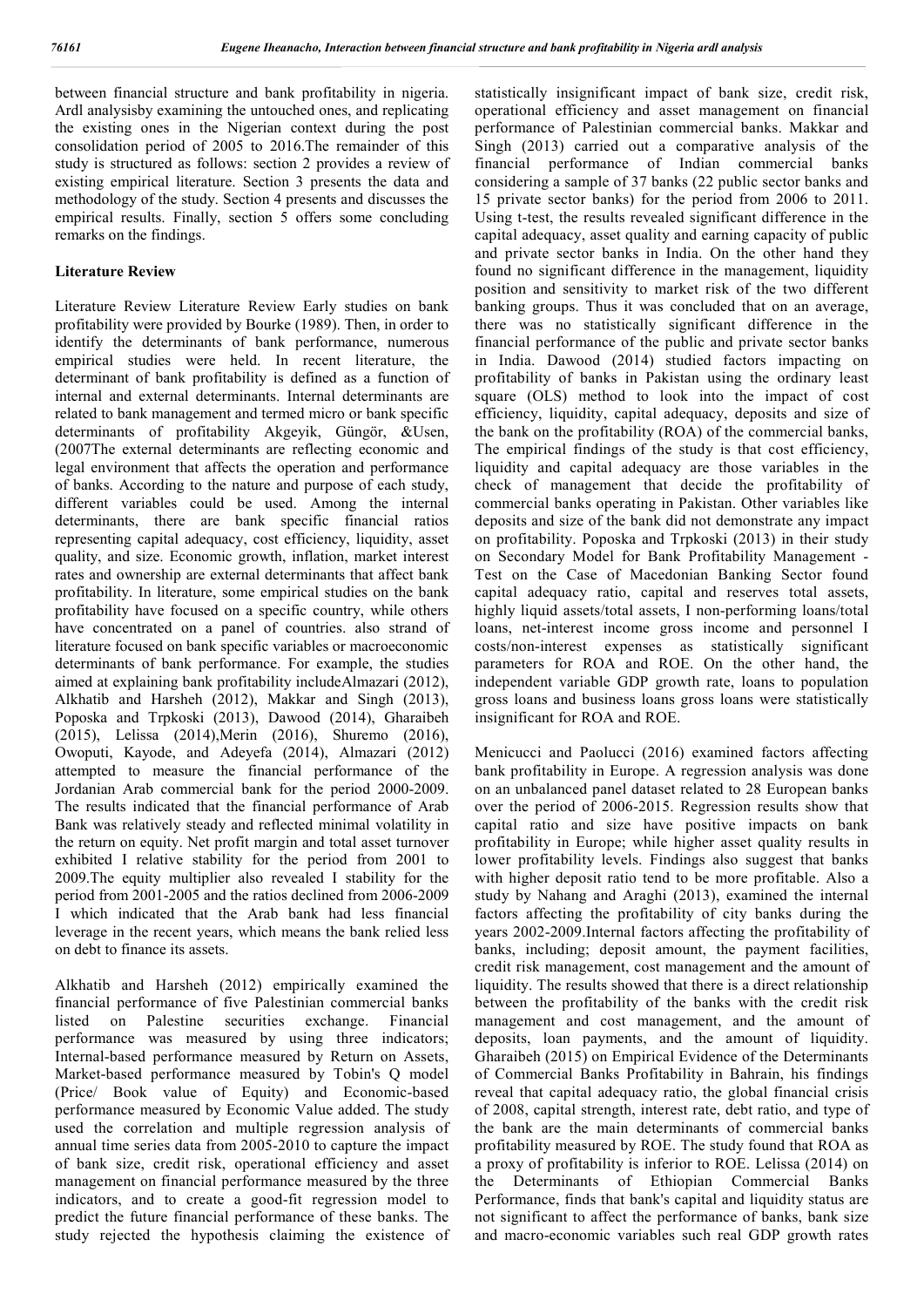have no significant impact on banks' profitability. However, the inflation rate is determined to be significant driver to the performance of the Ethiopian commercial banks. Merin (2016) on Determinants of Bank Profitability in Ethiopia: A Case Study of Private Commercial Banks from 2006 to 2011.The major findings of the study shows that bank specific determinants were very important in explaining profitability than external variables. The Asset size, capitalization, labor productivity, liquidity and non-interest income were positively and significantly related to bank's profitability, while credit risk and overhead efficiency have a negative impact on profitability of bank specific drivers. Shuremo (2016) investigates the Determinants of Banks' Profitability in Ethiopia from 2002 to 2012, findings of the study show that all bank specific determinants except credit risk and expense management have statistically significant and positive relationship with banks' profitability.

In Nigeria, It was observed that not much works have been done on determinants of Bank profitability some of the findings in previous works are detailed here. Olaoye and Olarewaju (2015) in their Study on Determinants of Deposit Money Banks' Profitability In Nigeria, adopting the following variables Capital Adequacy , Asset Quality, Deposit Structure , loan to total asset, Bank size , Gross Domestic Product, inflation rate finds out that macroeconomic variables do not have a major effect on bank profitability. Aremu, Ekpo and Mustapha ,(2013) studied the Determinants of Banks' Profitability using only First Bank, Results from the study revealed that Bank Size and Cost Efficiency did not significantly,determine bank profitability.

However, Credit Risk and Capital Adequacy were found to be significant drivers which affected bank profitability. Broad Money Supply growth rate was found to be a significant driver both in the long run and in the short run. Owoputi, Kayode, and Adeyefa (2014) in their study on bank profitability in Nigeria over the time period from 1998 to 2012. Findings suggest the existence of positive and significant effect of capital adequacy, bank size, productivity growth and deposits on profitability. Credit risk and liquidity ratio have a negative and significanteffect on bank profits. However, no evidence is found in support of the effect ofindustry-specific variables. Finally, as expected, inflation rate and interest rate are negatively and significantly related to bank profitability. Ani, Ugwunta, Ezeudu, and Ugwuanyi, (2012) observed that increase in, size (higher total assets) may not necessarily lead to higher profits due to diseconomies of scale; higher capital-assets ratio and loans and advances contribute strongly to bank profitability. Overall, the paper suggests bank size, capital and asset composition as the major endogenous determinants of bank profitability.

Soyemi, Akinpelu and Ogunleye (2013) studied the Determinants of Profitability among Deposit Money Banks (DMBS) in Nigeria using Five internal determinants, three of these variables were found to contribute to variation of bank profitability: bank size which is measured by log of total assets, is negative and significantly related to profitability of bank; capital adequacy ratio is also negatively related to and statistically significant to variation in bank profitability. The external determinants of financial structure and macroeconomic variables adopted depict no significant influence on profitability. The results of study by Obamuyi (2013) on the determinants of Banks' Profitability indicate that improved bank capital and interest income, as well as efficient expenses management and favourable economic condition, contribute to higher banks' performance and growth in Nigeria.lbi and Collins (2014) found that market structure variables represented by total asset, total deposit and number of bank branches to be the major determinant of profitability.

#### **Data and Methodology**

*Data Description:* This study uses annual data covering the period from 1981 to 2017 (37 observations) to examine the causal relationship between the industry specific variables and bank profitability in Nigeria. The choice of the sample period is based on data availability. We exploit three proxies, total assets of deposit money bank to GDP, total assets of the Central Bank to GDP and credit to private sector. Two widely used measures of bank profitability are used: ROA: Return on Assets is calculated by dividing the net income before extraordinary items and taxes by the average value of total assets (financial and nonfinancial) over the same period and it measures the profitability of the banking sector. ROE:

Return on Equity measures the profitability of the banking sector, by revealing how much profit was obtained with the money shareholders have invested. It is calculated by dividing the net income before extraordinary items and taxes by the average value of the capital over the same period.The market concentration ratio is defined as the ratio of the total asset, deposits or loan of the largest banks to the total assets, deposits or loans in a given banking industry.We employed, total assets of deposit money bank to GDP, total assets of the Central Bank to GDP and credit to private sector as proxy.The volume of domestic credit to the private sector by deposit money banks relative to the size of the Nigerian economy measures the contribution of financial intermediaries to private sectoractivities through intermediation.

**Table 1. List of Variables**

| Variable                                                      | Definition                                                               |  |  |  |
|---------------------------------------------------------------|--------------------------------------------------------------------------|--|--|--|
| ROA                                                           | Average Return on Assets (Net Income/Total Assets)                       |  |  |  |
| <b>ROE</b>                                                    | Average Return on Assets (Net Income/Total Equity)                       |  |  |  |
| <b>PCRDBGDP</b>                                               | Private credit by deposit money banks to GDP                             |  |  |  |
| <b>DBAGDP</b>                                                 | Deposit money banks as a share of GDP                                    |  |  |  |
| <b>CBNGDP</b>                                                 | Central Bank as a share of GDP.                                          |  |  |  |
| <i>Source:</i> IMF's International Financial Statistics, 2007 |                                                                          |  |  |  |
|                                                               | Variables are calculated as % of total GDP (constant 1990local currency) |  |  |  |

### *Results of Unit Root Test*

The order of integration of the variables are investigated first. Following the standard rules, the stationarity tests is performed first in levels and then in first difference to establish the presence of unit roots and the order of integration in all the variables. The results of the ADF and PP stationarity tests show that the variables are integrated of order one I(1). This informed the use of statistical tools.

#### *Empirical Methodology*

To examine the causal relationship between the industry specific variables and bank profitability in Nigeria, this study implements a linear empirical model (see eq.1) similar to the one implemented by relevant scholar.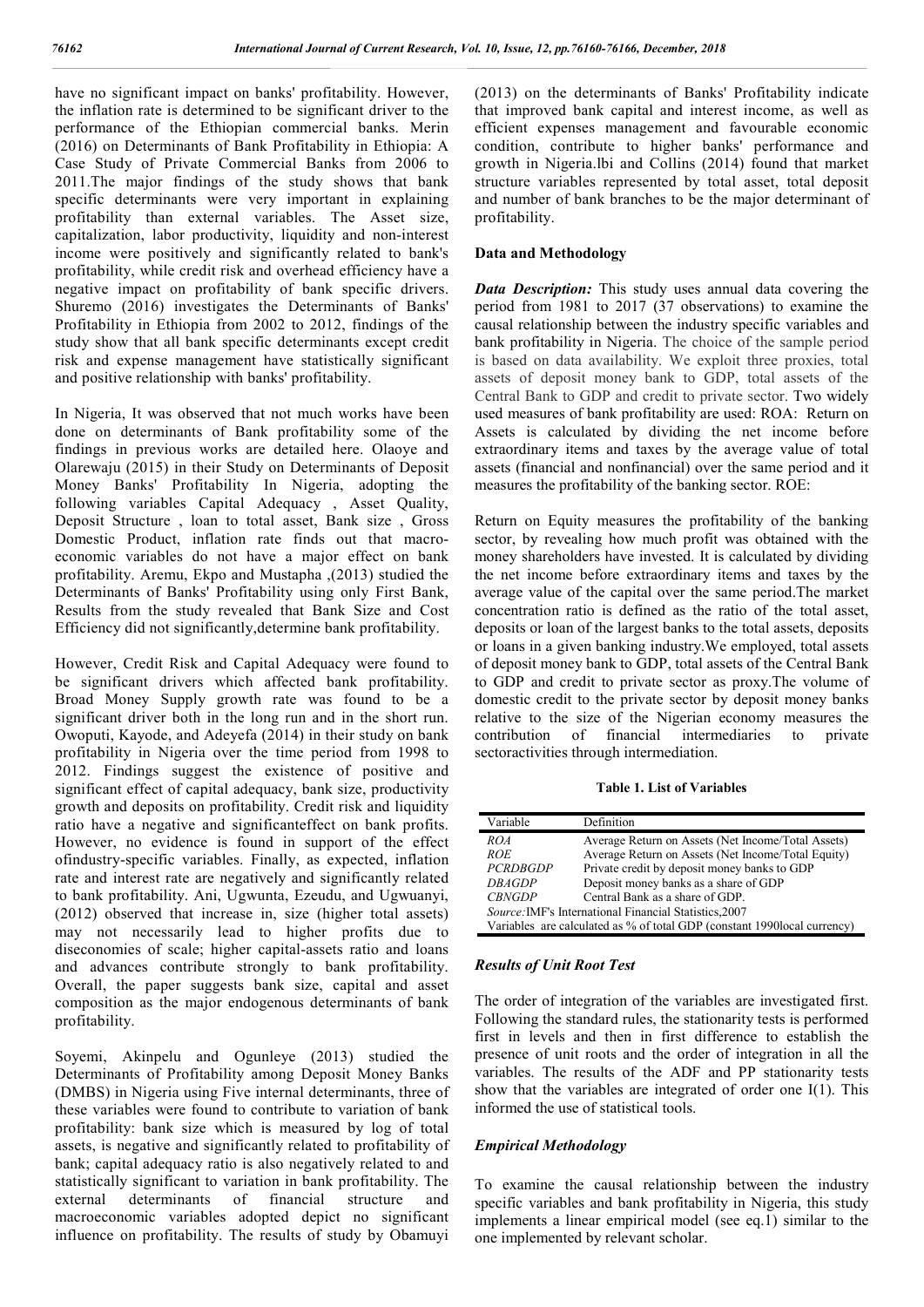| UNIT ROOT TEST TABLE     |             |        |             |        |                     |       |              |        |
|--------------------------|-------------|--------|-------------|--------|---------------------|-------|--------------|--------|
| Without Constant & Trend |             |        |             |        |                     |       |              |        |
|                          | At Level    | ADF    | PP          |        | At First Difference |       |              |        |
|                          | t-Statistic | Prob.  | t-Statistic | Prob.  | t-Statistic         | Prob. | t-Statistic  | Prob.  |
| <b>CBAGDP</b>            | $-0.8136$   | 0.3565 | $-0.8481$   | 0.3416 | $-5.1442***$        | 0.000 | $-5.1392***$ | 0.0000 |
| <b>DBAGDP</b>            | $-1.1157$   | 0.2353 | $-1.0988$   | 0.2414 | $-5.0729***$        | 0.000 | $-5.0109***$ | 0.0000 |
| <b>PCRDBGDP</b>          | $-0.8570$   | 0.3387 | $-0.5769$   | 0.4604 | $-5.4942***$        | 0.000 | $-8.2652***$ | 0.0000 |
| <b>ROA</b>               | $-1.9058$   | 0.055  | $-1.8253$   | 0.0652 | $-6.3462***$        | 0.000 | $-6.9709***$ | 0.0000 |
| <b>ROE</b>               | $-1.8053$   | 0.0679 | $-1.5701$   | 0.1082 | $-7.8046***$        | 0.000 | $-8.2293***$ | 0.0000 |

**Table 2. ADF and PP Unit root tests**

\* Significance at 10%. \*\* Significance at 5%. \*\*\* Significance at 1%. The asterisks indicate the rejection of the null hypothesis of unit root. All the variables are in the natural log form.

bankprofit =  $\alpha_0 + \alpha_1 PCRDgdp + \alpha_2 DBAgdp + \alpha_3 CBAgdp + e_t$  (1)

Where bank profit stands for return on asset and return equity,claims on domestic real nonfinancial sector by deposit money banks as a share of GDP Pcrdgdp represents the ratio of private credit by deposit money banks to GDP,represents Claims on domestic real nonfinancial sector by the Central Bank as a share of GDP, and is the error term. This study employs the autoregressive distributed lag testing approach to cointegration (ARDL-bounds) of Pesaran et al. (2001) to investigate thelinear empirical model specified in equation 1. The ARDL approach is considered to offer several desirable statistical features that overcome the limitations of both Engle and Granger (1987) and Johansen (1991) cointegration techniques (Pesaran et al., 2001).

While both Engle and Granger (1987) and Johansen (1991) cointegration techniques require all the variables to be integrated of the same order  $[I(1)]$ , ARDL approach provides valid results as long as none of the variables is I(2) [whether the variables are  $I(0)$  or  $I(1)$  or mutually co-integrated], allows for simultaneous testing of the long-run and short-run relationships between variables in a time series model and provides unbiased coefficients of variables along with valid tstatistics even when the explanatory variables are endogenous and in small and finite sample sizes (Pesaran *et al*., 2001). The ARDL models are specified for the estimation of the linear empirical relationship established in Eq. (1):

$$
\Delta bankprofit_t = \beta_0 + \sum_{i=1}^{n} \beta_{1i} \Delta bankprofit_{t-i} \n+ \sum_{i=0}^{n} \beta_{2i} \Delta PCRDgdp_{1t-i} \n+ \sum_{i=0}^{n} \beta_{3i} \Delta DBAgdp_{2t-i} \n+ \sum_{i=0}^{n} \beta_{4i} \Delta CBAgdp_{t-i} + \beta_5 bankprofit_{t-1} \n+ \beta_6 PCRDgdp_{t-1} + \beta_7 DBAgdp_{t-1} \n+ \beta_8 CBAgdp_{t-1}
$$
\n(2)

Where  $\Delta$  is the difference operator while  $\varepsilon_t$  is white noise error term. The test involves conducting F-test for joint significance of the coefficients of lagged variables for the purpose of examining the existence of a long-run relationship among the variables. The following hypotheses are tested to investigate the existence of co-integration among the variables. The null hypothesis of no cointegration among the variables in Eq. (1) is  $(H_o: \beta_5 = \beta_6 = \beta_7 = \beta_8 = 0)$  against the alternative hypothesis  $(H_1: \beta_5 \neq \beta_6 \neq \beta_7 \neq \beta_8 \neq 0)$ . The decision to reject or accept  $H<sub>o</sub>$  (no co-integration among the variables) is based on the following conditions: if the calculated F-statistics is greater than the upper critical bound, then  $H_0$  is rejected and the variables are co-integrated, if the calculated F-statistics is less than the lower bound, then  $H<sub>o</sub>$  is accepted and the variables are not co-integrated, but if the calculated F-statistics remains

between the lower and upper critical bounds then the decision is inconclusive (Pesaran et al., 2001). The critical values for the evaluation of the null hypothesis are taken from Pesaran et al. (2001). With 37 observations and 3 regressors in the specified model, the calculated F-statistics is compared to critical values taken from both Pesaran et al. (2001).

After testing for cointegration among the variables, the longrun coefficients of the variables are then estimated. This study uses Schwarz criterion (SIC) for selecting the optimal lag length. The existence of cointegration between the variables implies that causality exist in at least one direction. The error correction model for the estimation of the short run relationships is specified as:

$$
\Delta bankprofit_t = \beta_0 + \sum_{i=1}^{n} \beta_{1i} \Delta bankprofit_{t-i} + \sum_{i=0}^{n} \beta_{2i} \Delta PCRDgdp_{1t-i} + \sum_{i=0}^{n} \beta_{3i} \Delta DBAgdp_{2t-i} + \sum_{i=0}^{n} \beta_{4i} \Delta CBAgdp_{t-i} + \lambda_1 ECM_{t-1} + u_{1t}
$$
\n(3)

A negative and significant  $ECM_{t-1}$  coefficient  $(\lambda_1)$  implies that any short term disequilibrium between the dependent and explanatory variables will converge back to the long-run equilibrium relationship.The following diagnostic tests are conducted to ensure the acceptability of the empirical models: Breusch–Godfrey serial correlation LM test, ARCH test for heteroscedasticity. The stability of the long-run coefficients together with the short-run dynamics are tested using the cumulative sum of recursive residuals (CUSUM) and the cumulative sum of squares of recursive residuals (CUSUMSQ) tests of Brown, Durbin, and Evans (1975). If the plot of CUSUM and CUSUMSQ statistics stays within the 5% range of the significance level, then all the coefficients in the error correction model are assumed to be stable, but if the plot of CUSUM and CUSUMSQ statistics crossed the 5% range of the significance level, the coefficients in the error correction model are considered unstable (Bekhet and Matar, 2013).

### **EMPIRICAL RESULTS**

*Results of Co-integration Test:* Since ARDL bounds test is known to be sensitive to lag length, this study examines the VAR Lag Order Selection. The specification of a maximum lag length of one (Max  $\log = 1$ ) in the ARDL bound test using Schwarz information criterion (SIC). Given the sample size of 37 observations (1981-2017) used in this study, the critical values for the evaluation of the null hypothesis are taken from Pesaran et al. (2001).This study tested for co-integration on two specifications employing measures of bank performance.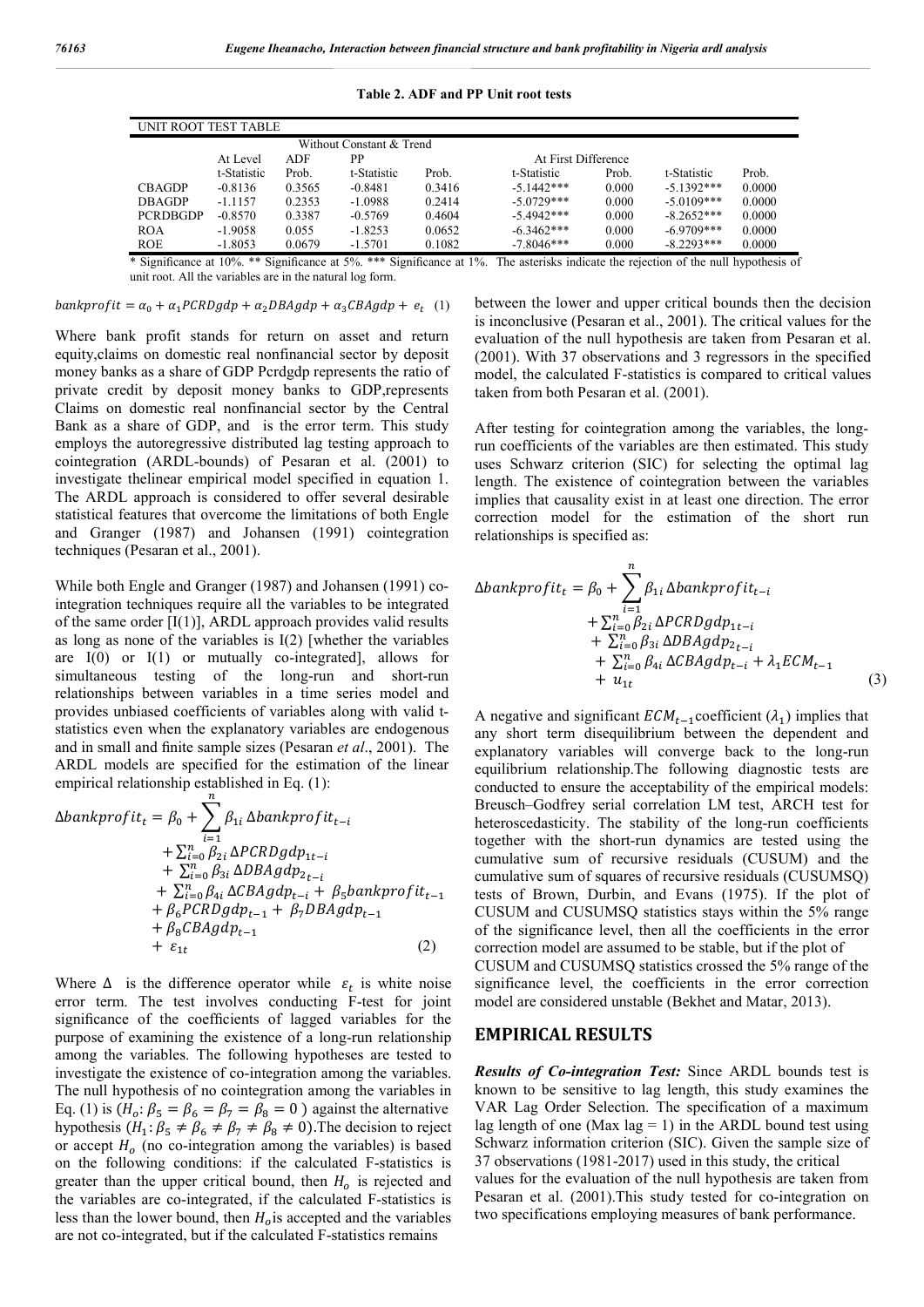#### **Table 3. Results of Cointegration test**

| Model                                              |                  | F-Statistics | Result           |
|----------------------------------------------------|------------------|--------------|------------------|
| F(ROE PCRDgdp,DBAgdp,CBAgdp)                       | ARDL(1, 1, 1, 1) | 4.9736***    | Cointegration    |
| F(ROA  PCRDgdp,DBAgdp,CBAgdp)<br>2                 | ARDL(1, 0, 0, 0) | 1.1215       | No Cointegration |
| Critical Value Bounds Pesaran et al. $(2001)(k=3)$ | 1%               | 5%           | 10%              |
| 10                                                 | 3.42             | 2.45         | 2.01             |
|                                                    | 4.84             | 3.63         | 3.1              |

ARDL Models selected on Schwarz criterion (SIC)), Restricted intercept and no trend Notes: \*, \*\*, and \*\*\* indicate significance at 10%, 5% and 1%, respectively

**Table 4. Long-run Coefficients**

| Dependent Variable |             |        |             |        |  |  |  |
|--------------------|-------------|--------|-------------|--------|--|--|--|
| <b>ROA</b>         |             |        | <b>ROE</b>  |        |  |  |  |
|                    | Coefficient | Prob.  | Coefficient | Prob.  |  |  |  |
| Variable           | Model 1     |        | Model 2     |        |  |  |  |
| <b>PCRDBGDP</b>    | $-0.0823$   | 0.6811 | 0.97644     | 0.4747 |  |  |  |
| <b>DBAGDP</b>      | 0.12280     | 0.4065 | $-0.5001$   | 0.6331 |  |  |  |
| <b>CBAGDP</b>      | $0.2112***$ | 0.0008 | 0.17207     | 0.7534 |  |  |  |

Note: \*, \*\*, and \*\*\* indicate significance at 10 %, 5 % and 1%, respectively-statistics in  $\lceil \cdot \rceil$ 

| <b>Table 5. Short-run Error Correction Estimates</b> |  |  |  |  |
|------------------------------------------------------|--|--|--|--|
|------------------------------------------------------|--|--|--|--|

|                 |              | Dependent Variable |             |        |  |  |
|-----------------|--------------|--------------------|-------------|--------|--|--|
| <b>ROA</b>      |              |                    | <b>ROE</b>  |        |  |  |
|                 | Coefficient  | Prob.              | Coefficient | Prob.  |  |  |
| Variable        | Model 1      |                    | Model 2     |        |  |  |
| D(PCRDBGDP)     | $0.3183**$   | 0.0183             | 0.253797    | 0.5063 |  |  |
| D(DBAGDP)       | $-0.3457***$ | 0.0025             | $-0.130011$ | 0.6356 |  |  |
| D(CBAGDP)       | $0.4517***$  | 0.0001             | 0.044724    | 0.7435 |  |  |
| $ECT(-1)$       | $-0.5112***$ | 0.0004             | $-0.259919$ | 0.0588 |  |  |
| Diagnostic test |              |                    |             |        |  |  |
| Adj.R-squ       | 0.7002       |                    |             |        |  |  |
| Arch            | 0.5448       |                    |             |        |  |  |
| Ser Corr.       |              | 0.3682             |             |        |  |  |
| Normality JB    |              | 0.9818             |             |        |  |  |

Note: Adj R2means Adjusted R-squared; SCmeans Breusch–Godfrey serial correlation LM test; Het is theARCH test for heteroscedasticity; JB is the Jarque-Bera Normality test; \*, \*\*, and \*\*\* indicate significance at 10%, 5% and 1%, respectively.



**Figure 1.Plot of CUSUM and CUSUMSQ for coefficient stability for ECM Specification 1**

The results of the co-integration test based on the ARDLbounds testing method are presented in Table 3. The results indicate that in one thespecifications (model 1), the F-statistic is greater than the upper critical bound from both Pesaran et al. (2001)at 1% significance level using restricted intercept and no trend. This study therefore rejects the null hypothesis of no cointegration among the variables. This shows that there is a long-run causal relationship among the variables in the specifications (model 1). In specification 2, there is no cointegration relationship, therefore, we ignore this specification.

**Long run and short run estimates:** The estimated long-run coefficients of all the ARDL specifications are presented in Table 4. Specifications 1 and 2 in Table 4 show the longtermcausal effect of industry specific variables on bank performance. Industry specific is captured using total assets of deposit money bank to GDP, total assets of the Central Bank to GDP and credit to private sector.All the variables in model 1 are found to be statistically insignificant indicating underdevelopment in financial sector. However,Central Bank to GDP is positive and statistically significant indicating that a 1% increase in CBN asset would cause return on to increase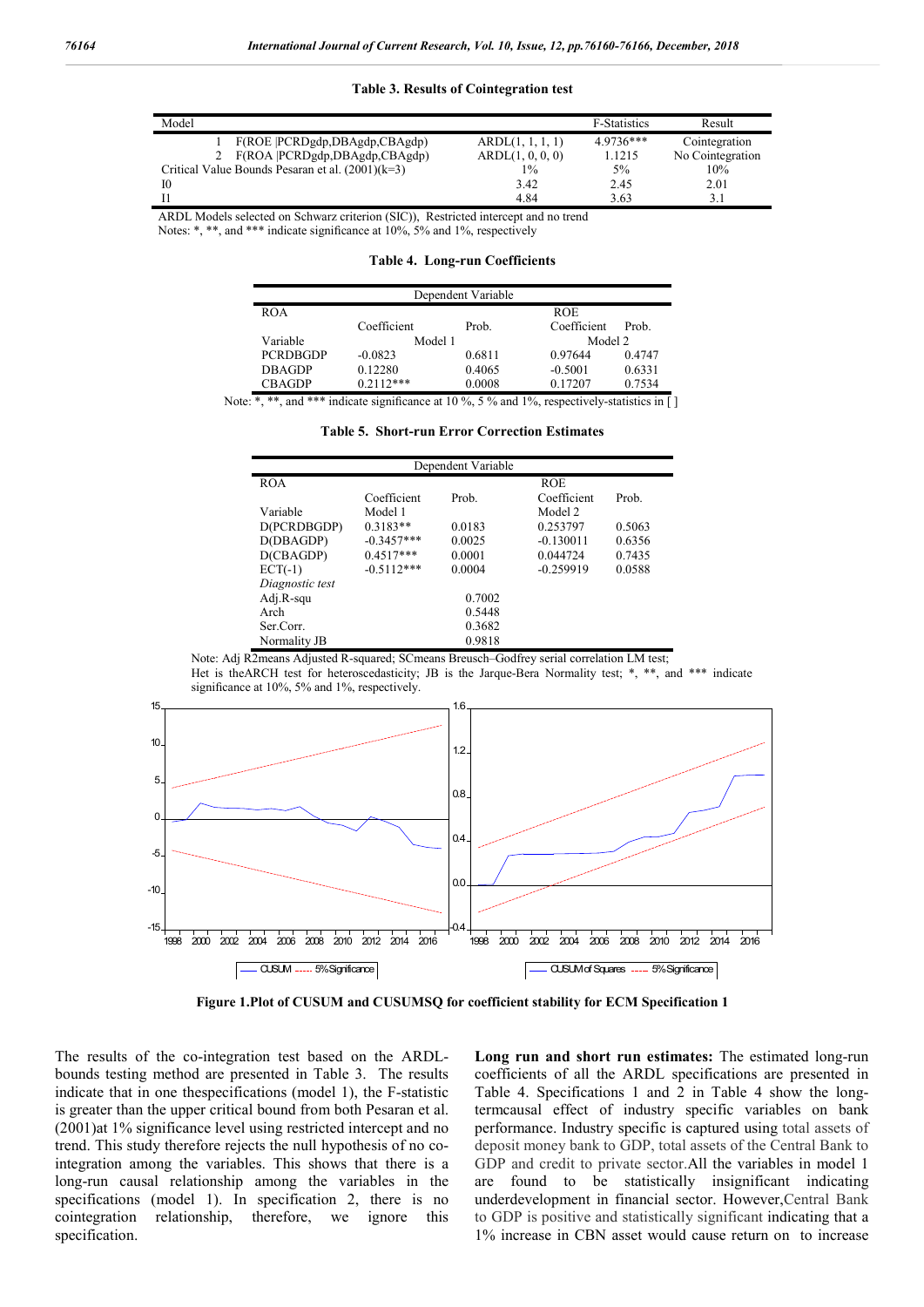by about 0.22% in the long-run.The coefficients of indicators of financial structure are found to statistically significant in exerting influence in model 1. Surprisingly, none of the variables are exerts influence on return equity However, only financial sector development is significant in both specifications in the long-run and short-runexpecially in equation one.

**Diagnostic and stability tests:** The diagnostic test results in Table 6 show that there are no evidence of serial correlation, heteroscedasticityand functional form misspecification in the two ARDL models estimated. Figure 1 shows the cumulative sum of recursive residuals (CUSUM) and the cumulative sum of squares (CUSUMSQ) stability test results. The figures suggest that the coefficients of the estimated ARDL model are stable.

#### **Conclusion**

Inspired by the growing interest among researchers and policy makers in understanding the causal effects of financial structure on bank performance and the limited attention that has been given to the special case of industry specific variables, this study empirically examines the causal relationship between the the industry specific variables and bank profitability in Nigeria.Using the auto-regressive distributed lag (ARDL) approach to co-integration analysis. The results are mixed. On the first part, there is a short causal impact between financial sector proxy by industry variables and bank performance. However in the second phase, the results suggest thatall the variables are unable influence return on assets except Central Bank asset to GDP in the long run. In general, the results highlight the underdevelopment state of the financial sector in resource mobilisation and allocation and in driving profitability in banking sector. Given that the poor performance of the financial structure and possibly in order to maximize profitability of bank. Banks should lower the level of liquidity to increase the income from loan. In other words, a bank can increase lending to the public thereby reducing cash tied up to liquid asset. Therefore, the bank could increase its profitability from the fees and charges arising from the increased lending. Therefore, the bank could increase its profitability. Liquidity is a prime concern for banks and the shortage of liquidity can trigger bank failure. Banking regulators also view liquidity as a major concern. This is because banks without sufficient liquidity to meet demands of their depositors risk experiencing bank run.

## **REFERENCES**

- Akgeyik, T., Güngör, M. and Usen, Ş. 2007. Individual and organizational consequences of mobbing in the workplace: case of banking sector in Turkey (a survey). *Journal of Academy of Business and Economics*, *7*(3), 150-157.
- Alkhatib, A. and Harsheh, M. 2012. Financial Performance of Palestinian Commercial Banks. *International Journal of Business and Social Science,* 3,175-184
- Almazari, A. A. 2012. Financial Performance Analysis of the Jordanian Arab Bank by Using the DuPont System of Financial Analysis. *International Journal of Economics and Finance,* 4, 86-94
- Ani, W. U., Ugwunta, D. 0., Ezeudu, I. J. and Ugwuanyi, G. 0. 2012. An empirical assessment of the

determinants of bank profitability in Nigeria: Bank characteristics panel evidence. *Journal of Accounting and Taxation* Vol. 4(3), pp. 38-43

- Aremu, M. A., Ekpo, I. C. and Mustapha, A. M. 2013. Determinants of banks" profitability.*Interdisciplinary Journal of Contemporary Research in Business,* <9), 155-181.
- Bekhet, H. A. and Matar, A. 2013. Co-integration and causality analysis between stock market prices and their determinates in Jordan. *Economic Modelling*, *35*, 508-514.
- Bourke, P. 1989. Concentration and other determinants of bank profitability in Europe, North America and Australia. *Journal of Banking & Finance*, *13*(1), 65-79.
- Brown, R. L., Durbin, J. and Evans, J. M. 1975.Techniques for testing the constancy of regression relationships over time. *Journal of the Royal Statistical Society. Series B (Methodological)*, 149-192.
- Dawood, U. 2014. Factors impacting profitability of commercial banks in Pakistan for the period of (2009- 2012). *International Journal of Scientific and Research Publications*, *4*(3), 1-7.
- Engle, R. F., & Granger, C. W. 1987. Co-integration and error correction: representation, estimation, and testing. *Econometrica: journal of the Econometric Society*, 251-276.
- Gharaibeh, O. K. 2015. Interaction of size and momentum effects in Jordan firms: 2005-2014.
- Johansen, S. 1988. Statistical analysis of cointegration vectors. *Journal of economic dynamics and control*, *12*(2-3), 231-254.
- Makkar, A., & Singh, S. 2013. Analysis of the financial performance of Indian commercial banks: A comparative study. *Indian Journal of Finance*, *7*(5), 41-49.
- Menicucci, E., &Paolucci, G. 2016. The determinants of bank profitability: empirical evidence from European banking sector. *Journal of Financial Reporting and Accounting*, *14*(1), 86-115.
- Merin, M.A 2016. on Determinants of Bank Profitability in Ethiopia, *Research journal of Finance and Accounting*, 7(7).
- Nahang, F., &Araghi, K. M. 2013. Internal factors affecting the profitability of City Banks. *International Research Journal of Applied and Basic Sciences*, *5*(12), 1491-1500.
- Obamuyi, T. M. 2013. Determinants of Banks' Profitability in a Developing Economy: Evidence from Nigeria. Organizations and Markets in Emerging Economies, 2013, Vol. 4, No. 2(8).
- Olaoye, F. O., &Olarewaju, 0.M. 2015. Determinants of Deposit Money Banks' Profitability in Nigeria. Kuwait Chapter of Arabian Journal of Business and Management Review Vol. 4, No.9.
- Owoputi, J. A., Kayode, O. F., &Adeyefa, F. A. 2014. Bank specific, industry specific and macroeconomic determinants of bank profitability in Nigeria. *European Scientific Journal, ESJ*, *10*(25).
- Pesaran, M. H., Shin, Y., & Smith, R. J. 2001. Bounds testing approaches to the analysis of level relationships. *Journal of applied econometrics*, *16*(3), 289-326.